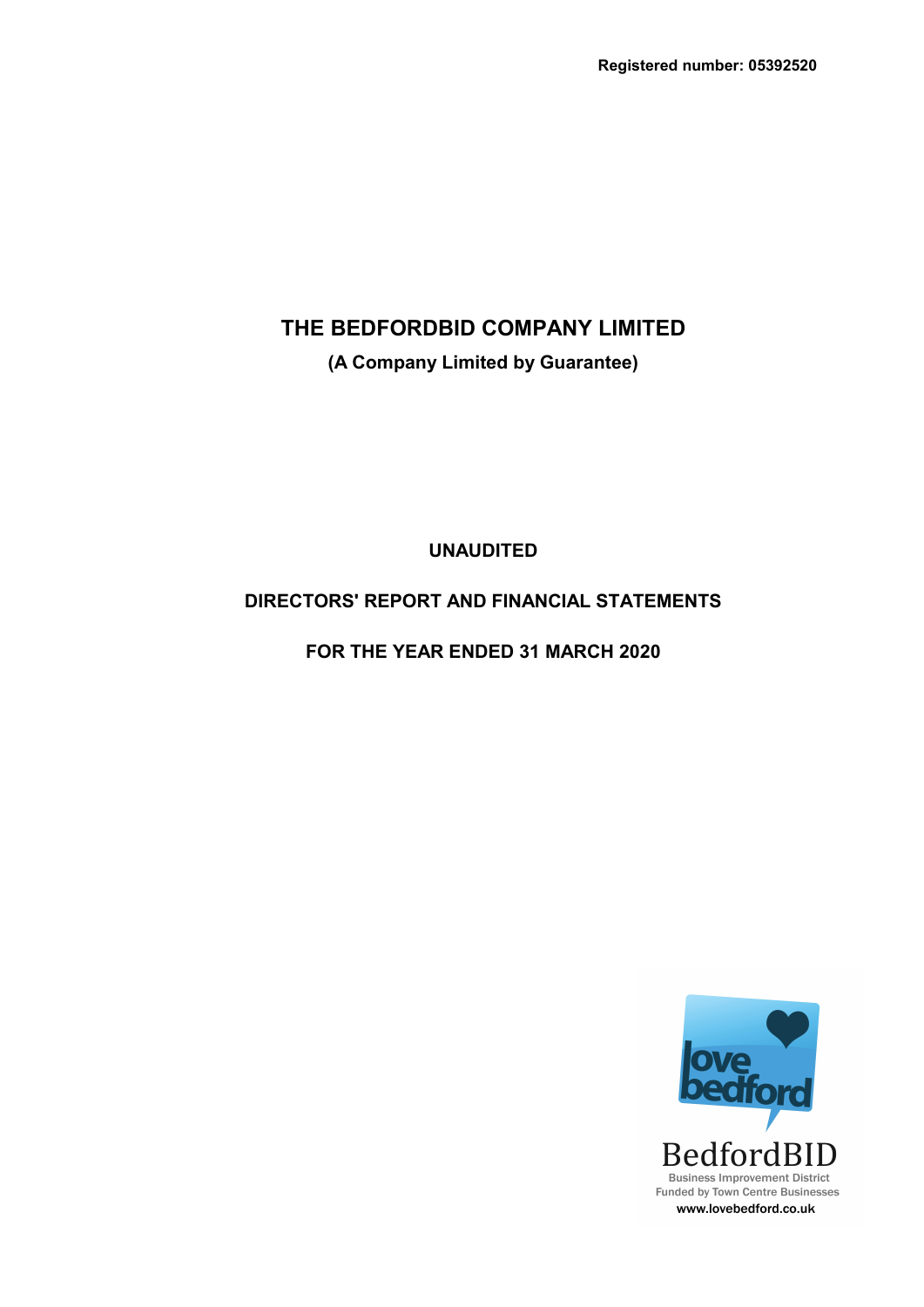**(A Company Limited by Guarantee)**

### **COMPANY INFORMATION**

| <b>Directors</b>         | Samantha Laycock<br><b>Stephen McBrearty</b><br>David Roffey<br>Martin Keys (appointed 3 December 2019)<br>Christina Rowe<br><b>Charles Royden</b><br>Malcolm Wyse<br>Antonio Moliterno (appointed 10 January 2020)<br>Amanda Olliver (appointed 21 January 2020)<br>Greg Warwick |
|--------------------------|-----------------------------------------------------------------------------------------------------------------------------------------------------------------------------------------------------------------------------------------------------------------------------------|
| <b>Registered number</b> | 05392520                                                                                                                                                                                                                                                                          |
| <b>Registered office</b> | Suite 8 Marks Mews<br>37 Castle Lane<br><b>Bedford</b><br><b>MK40 3NT</b>                                                                                                                                                                                                         |
| <b>Accountants</b>       | <b>MHA MacIntyre Hudson</b><br><b>Chartered Accountants</b><br>Moorgate House<br>201 Silbury Boulevard<br><b>Milton Keynes</b><br>Buckinghamshire<br><b>MK9 1LZ</b>                                                                                                               |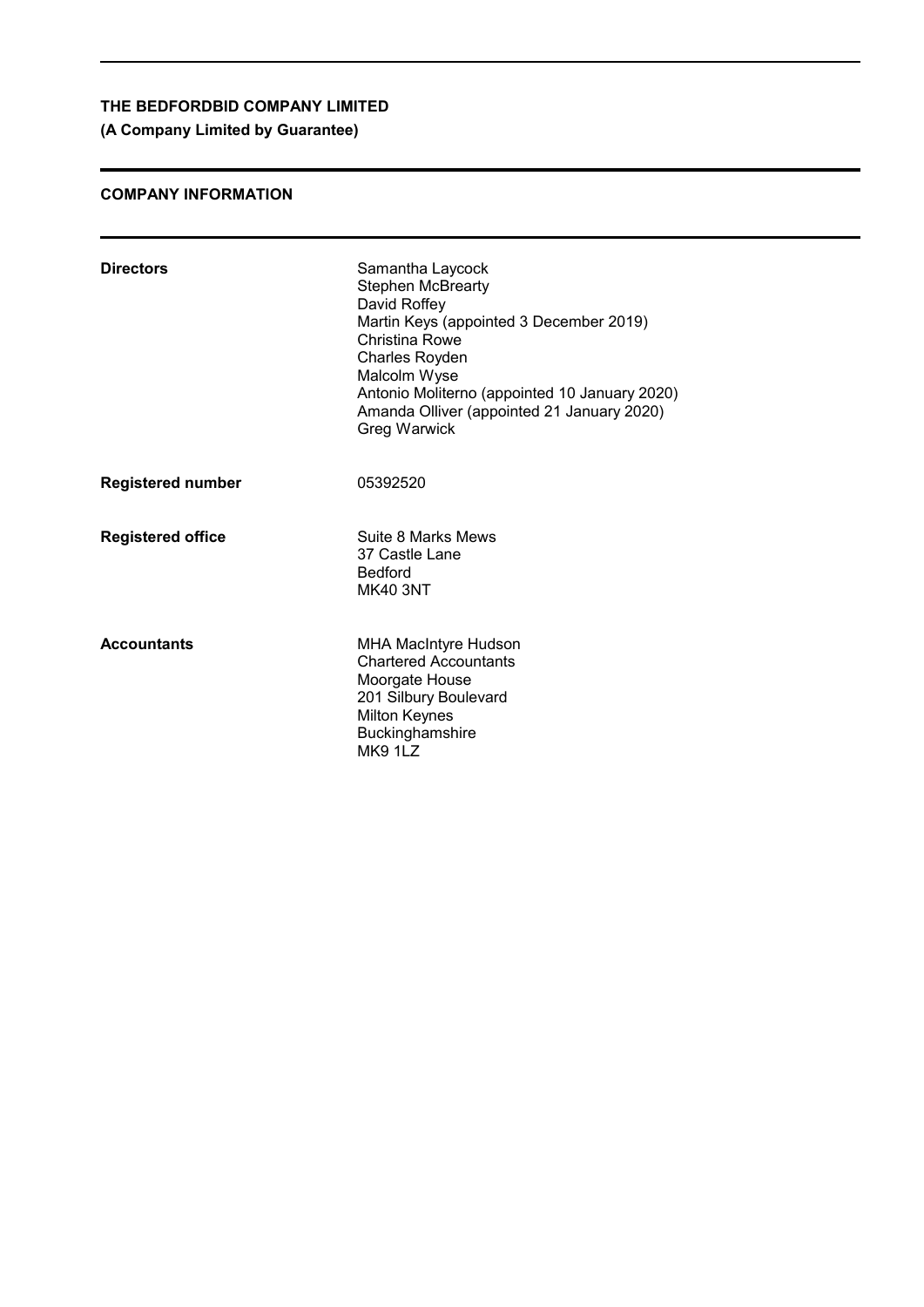## **(A Company Limited by Guarantee)**

### **CONTENTS**

|                                                                             | Page      |
|-----------------------------------------------------------------------------|-----------|
| <b>Directors' Report</b>                                                    | $1 - 3$   |
| <b>Accountants' Report</b>                                                  | 4         |
| <b>Statement of Income and Retained Earnings</b>                            | 5         |
| <b>Balance Sheet</b>                                                        | 6         |
| <b>Notes to the Financial Statements</b>                                    | $7 - 9$   |
| The following pages do not form part of the statutory financial statements: |           |
| Detailed Income and Expenditure Account and Summaries                       | $10 - 12$ |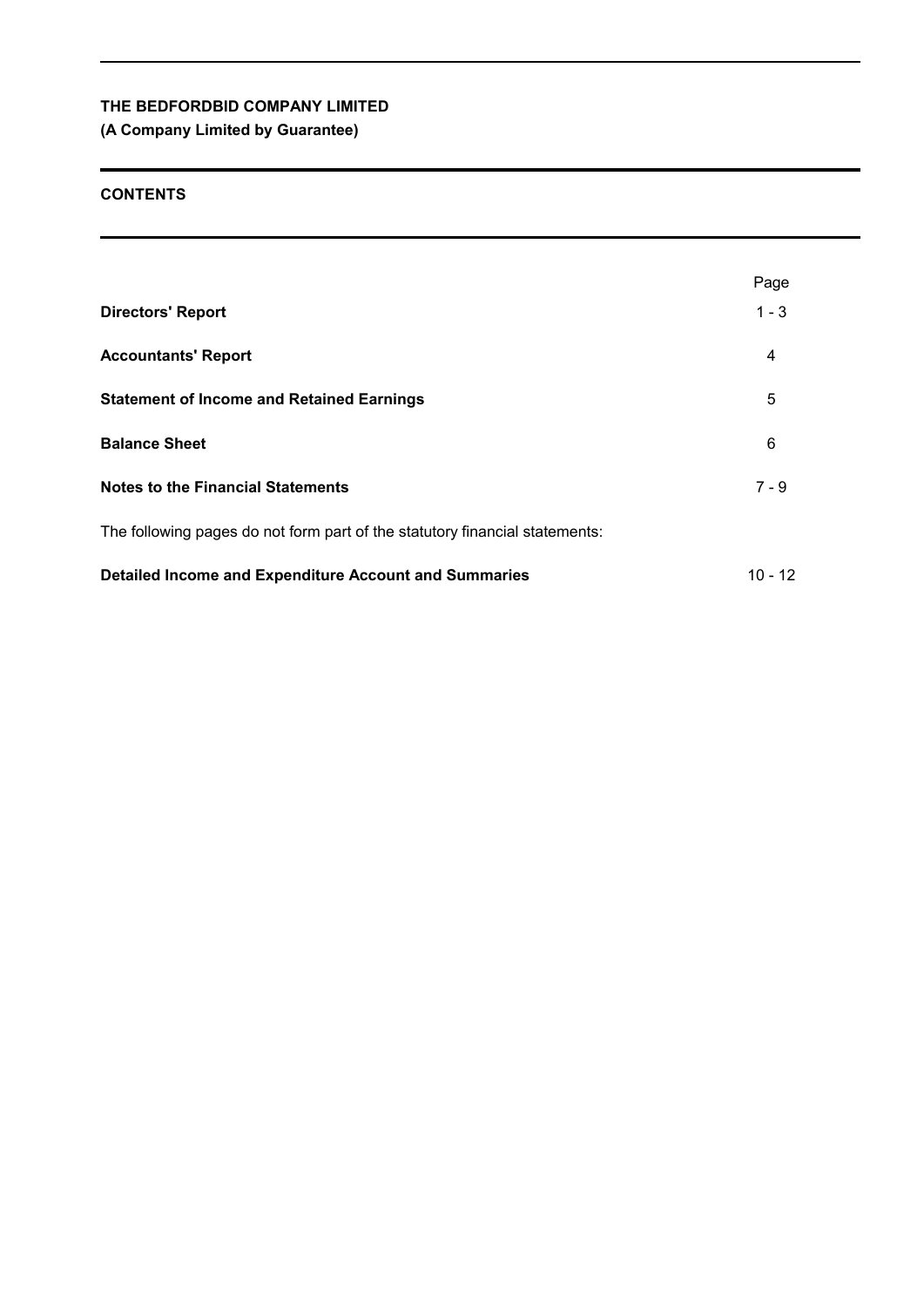#### **(A Company Limited by Guarantee)**

#### **DIRECTORS' REPORT FOR THE YEAR ENDED 31 MARCH 2020**

The Directors present their report and the financial statements for the year ended 31 March 2020.

#### **Principal activity**

The principal activity of the Company during the year was the initiation and promotion of a Business Improvement District (BID).

#### **Directors commentary**

Full disclosure of BID activity presented and circulated to all businesses in the BID zone both hard copy and online (see https://www.lovebedford.co.uk/perch/resources/info-for-levy-payers-2020.pdf)

In addition to the research, planning and delivery of the BID4 Proposal, operational business continued as usual during 2019/20 along with the introduction of additional initiatives including:-

- The inaugural Love Bedford Visitor's Award presented to Graham Mabbutt of the successful BMKWT John Bunyan Community Boat project to recognise raising the profile of the area whilst providing numerous opportunities for businesses and promotion for tourism in Bedford.
- Commitment to the High Street Heritage Action Zone which will offer more support to town centre and build on the successful High Street Heritage Initiative improving the environment and visitor welcome.
- Expansion and remodelling of the successful Taxi Marshal scheme introducing the BedfordBID night team serving the evening economy and night-time visitors to town centre.
- Community wide engagement fostering greater social interaction and community spirit through initiatives such as Purple Tuesday and the #Free to Feed new awareness campaign helping mums become more confident when breastfeeding in Bedford which coincided with World Breastfeeding Week.
- Launch of the collaborative Real Change initiative with partners helping to raise awareness with the public about services and support for rough sleepers just ahead of Homelessness Awareness Week 1st - 8th December.
- A weekend celebration of the new Bedford Christmas Fair culminating in a lights switch on ceremony and sponsorship of a firework spectacular on the banks of the River Ouse.

The financial statements therefore reflect the preparation of BID4 and required extensive consultation and research undertaken as part of the formal process with reserves accumulated in preparation of the desire to adjust the BID levy threshold in BID4 to increase the number of small businesses eligible for exemption in line with small business reliefs. Funds held and carried forward increased to £286,682 at the year end. This has proved very beneficial as a reserve.

The balance sheet shows a reduced bank balance but also significantly reduced creditors due to the reduction in vouchers sold in the year. The usual large sale at discount to Bedford College is absent and without that the outstanding voucher liability has dropped to £5,830 from £26,395. Whilst the liability has dropped, the absence of the large discount given to the College does mean that the scheme shows a surplus this year, rather than the usual deficit.

The Bedford Borough Council payment commentary reflects the reduction due to the cancellation of the Taxi Marshal contract (now remodelled and part of the BID night team organised direct through BedfordBID) with a separate line in the Administration expenses for the BID levy collection. The 'Staff equipment' includes direct costs related to uniforms and body cams plus computer updates and remote IT facilities as a consequence of the BID4 renewal and earlier consultations/ongoing presentations then remote working later benefiting during the 'lock down' period.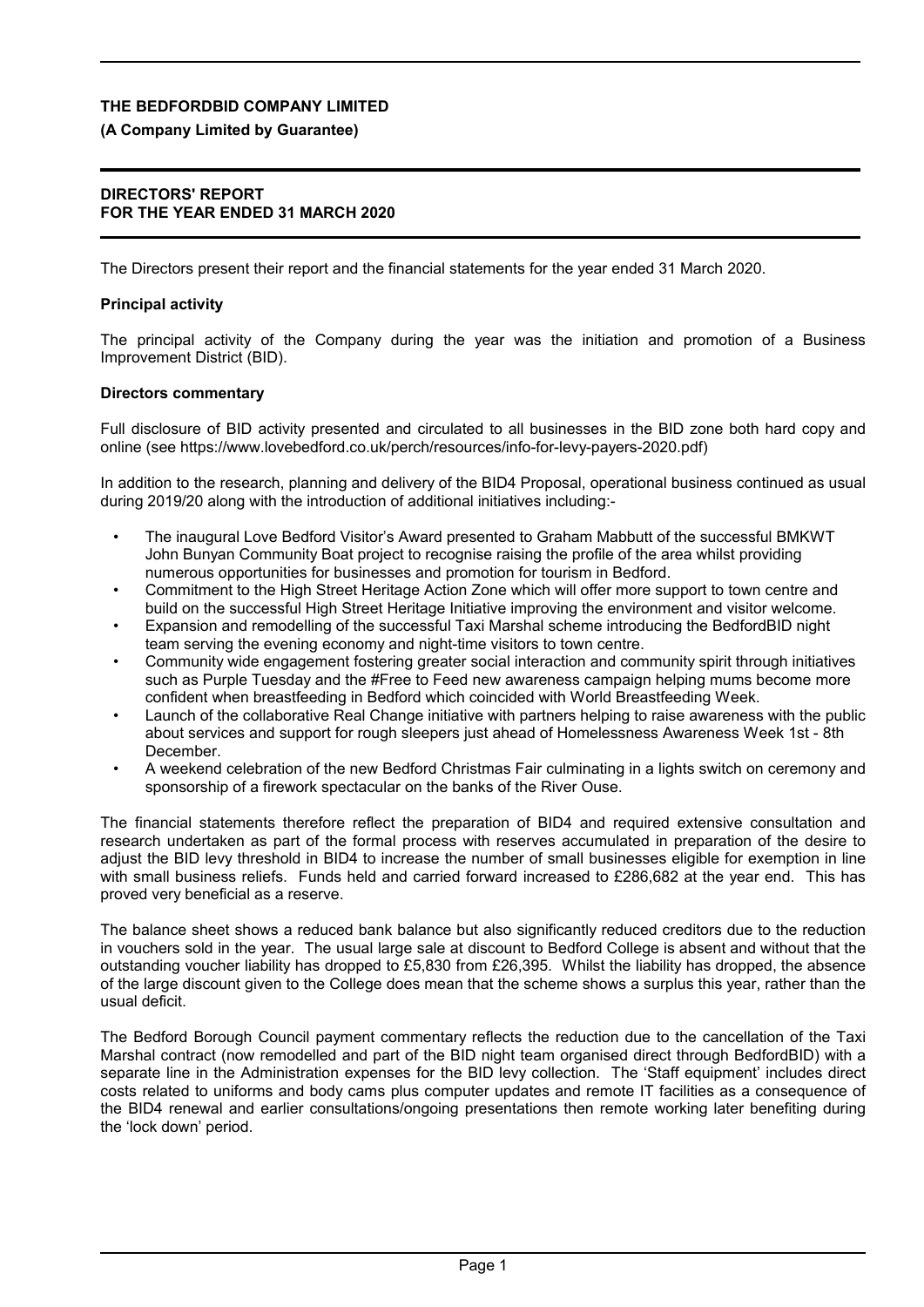#### **(A Company Limited by Guarantee)**

#### **DIRECTORS' REPORT (CONTINUED) FOR THE YEAR ENDED 31 MARCH 2020**

The variance for the Partnership code relates timing issues of the previous years invoicing plus there was no payment for agreed partnership working with the Police.

Operating 'profit' is not really profit – better to think of it as the budget surplus each year. The decline in reported profit is therefore merely a reflection of the planned expenditure of funds received in previous years. A 'loss' would similarly mean the expenditure of brought forward reserves held rather than any indication of the sustainability of the business.

#### **Directors**

The Directors who served during the year were:

Samantha Laycock Zahid Hussain (resigned 11 November 2019) Stephen McBrearty David Roffey Martin Keys (appointed 3 December 2019) Christina Rowe Charles Royden Malcolm Wyse Antonio Moliterno (appointed 10 January 2020) Amanda Olliver (appointed 21 January 2020) Greg Warwick Daniel Fisher (resigned 12 August 2019)

Antonio Moliterno and Amanda Olliver were appointed as interim directors pending ratification at the next AGM.

### **Directors attendance**

Attendance during the year at meetings of the Board of Directors was as follows:

| <b>Meetings</b><br>attended              |   | Out of a<br>possible |
|------------------------------------------|---|----------------------|
| Samantha Laycock                         |   | 6                    |
| Zahid Hussain (to 11 November 2019)      |   | 4                    |
| <b>Stephen McBrearty</b>                 | 6 | 6                    |
| David Roffey                             |   | 6                    |
| Daniel Fisher (to 12 August 2019)        |   | 2                    |
| Christina Rowe                           |   | 6                    |
| <b>Charles Royden</b>                    |   | 6                    |
| <b>Greg Warwick</b>                      |   | 6                    |
| Malcolm Wyse                             |   | 6                    |
| Martin Keys (from 3 December 2019)       |   | 4                    |
| Antonio Moliterno (from 10 January 2020) |   |                      |
| Amanda Olliver (from 21 January 2020)    |   |                      |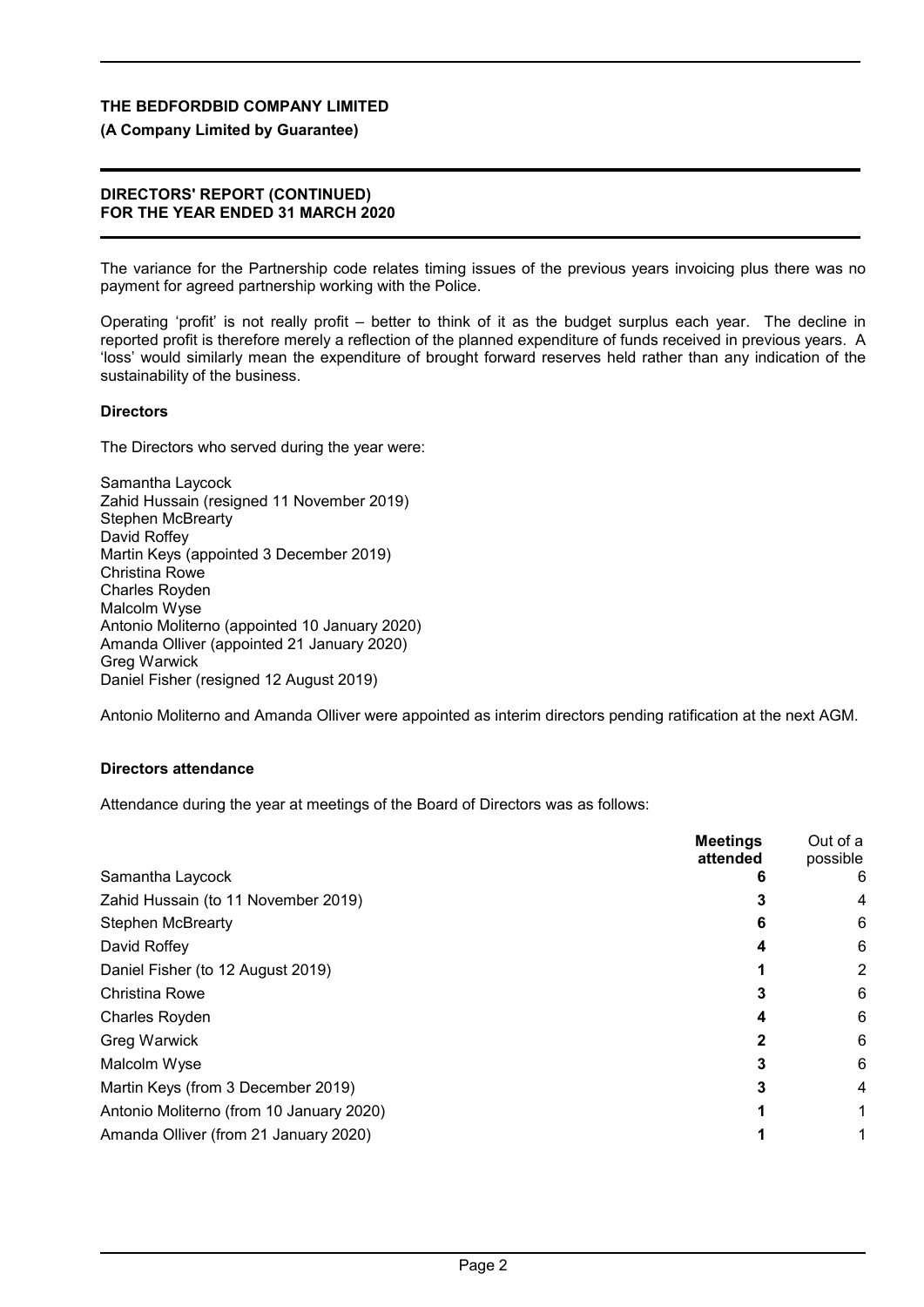### **(A Company Limited by Guarantee)**

#### **DIRECTORS' REPORT (CONTINUED) FOR THE YEAR ENDED 31 MARCH 2020**

#### **Small companies note**

In preparing this report, the Directors have taken advantage of the small companies exemptions provided by section 415A of the Companies Act 2006.

This report was approved by the board and signed on its behalf.

**Samantha Laycock** Director

Date: 21 January 2021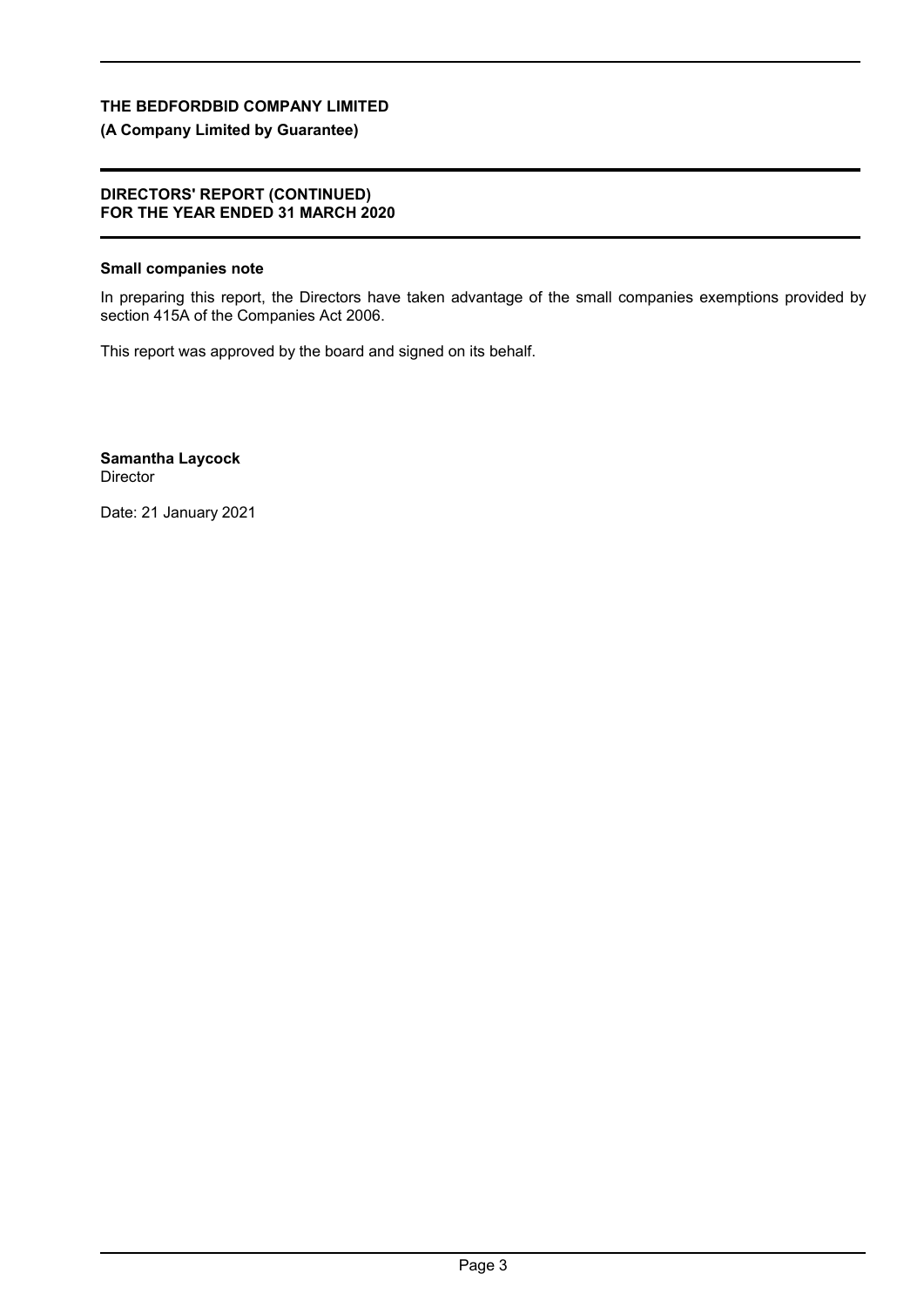#### **(A Company Limited by Guarantee)**

#### **CHARTERED ACCOUNTANTS' REPORT TO THE BOARD OF DIRECTORS ON THE PREPARATION OF THE UNAUDITED STATUTORY FINANCIAL STATEMENTS OF THE BEDFORDBID COMPANY LIMITED FOR THE YEAR ENDED 31 MARCH 2020**

In order to assist you to fulfil your duties under the Companies Act 2006, we have prepared for your approval the financial statements of The BedfordBID Company Limited for the year ended 31 March 2020 which comprise the Statement of Income and Retained Earnings, the Balance Sheet and the related notes from the Company's accounting records and from information and explanations you have given us.

As a practising member firm of the Institute of Chartered Accountants in England and Wales (ICAEW), we are subject to its ethical and other professional requirements which are detailed at http://www.icaew.com/en/ members/regulations-standards-and-guidance/.

This report is made solely to the Board of Directors of The BedfordBID Company Limited, as a body, in accordance with the terms of our engagement letter dated 26 October 2018. Our work has been undertaken solely to prepare for your approval the financial statements of The BedfordBID Company Limited and state those matters that we have agreed to state to the Board of Directors of The BedfordBID Company Limited, as a body, in this report in accordance with ICAEW Technical Release TECH07/16AAF. To the fullest extent permitted by law, we do not accept or assume responsibility to anyone other than The BedfordBID Company Limited and its Board of Directors, as a body, for our work or for this report.

It is your duty to ensure that The BedfordBID Company Limited has kept adequate accounting records and to prepare statutory financial statements that give a true and fair view of the assets, liabilities, financial position and profit of The BedfordBID Company Limited. You consider that The BedfordBID Company Limited is exempt from the statutory audit requirement for the year.

We have not been instructed to carry out an audit or review of the financial statements of The BedfordBID Company Limited. For this reason, we have not verified the accuracy or completeness of the accounting records or information and explanations you have given to us and we do not, therefore, express any opinion on the statutory financial statements.

**MHA MacIntyre Hudson** Chartered Accountants Moorgate House 201 Silbury Boulevard Milton Keynes **Buckinghamshire** MK9 1LZ

Date: 22 January 2021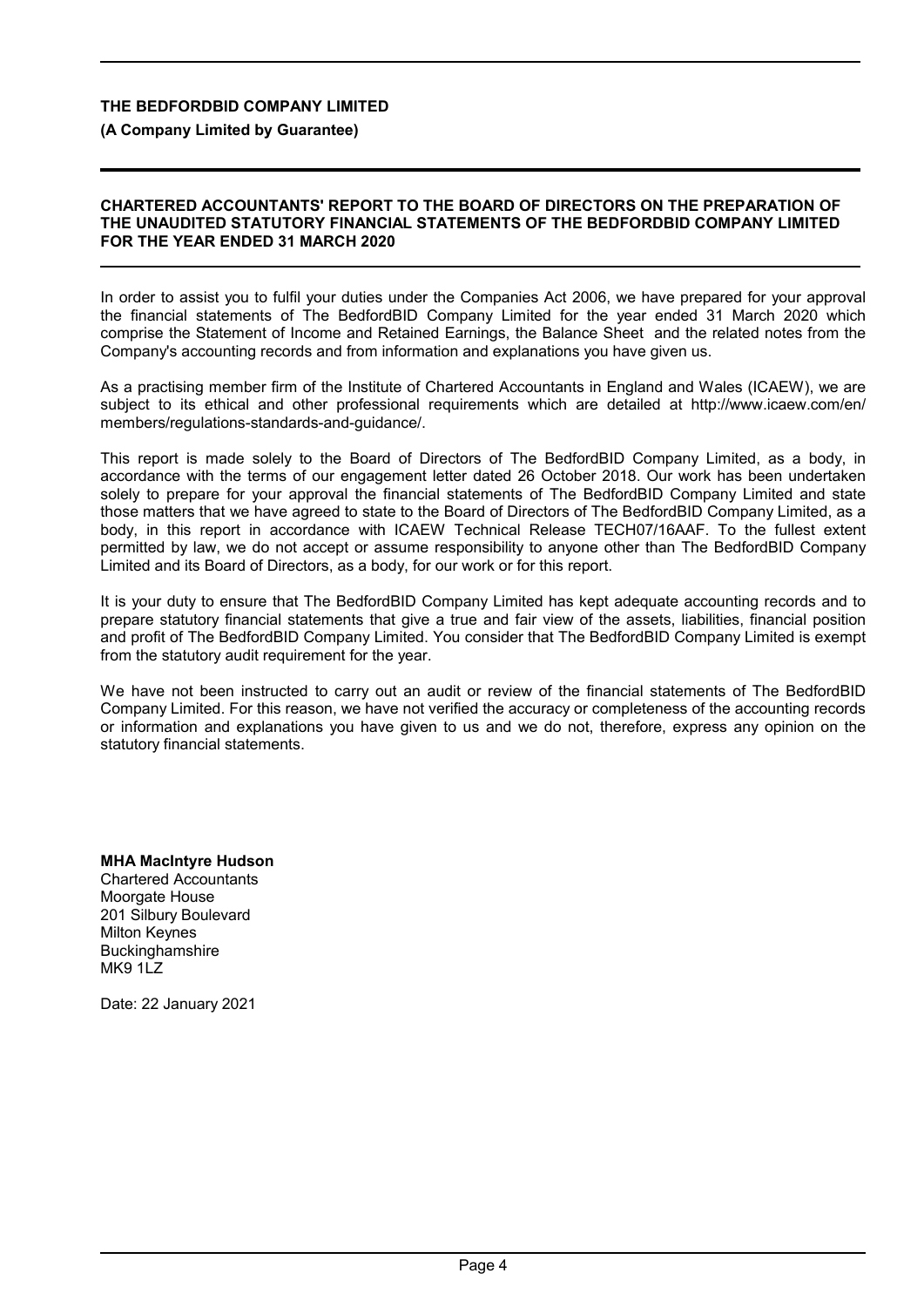### **(A Company Limited by Guarantee)**

#### **STATEMENT OF INCOME AND RETAINED EARNINGS FOR THE YEAR ENDED 31 MARCH 2020**

|                                                | 2020<br>£             | 2019<br>£             |
|------------------------------------------------|-----------------------|-----------------------|
| Turnover<br>Cost of sales                      | 442,471<br>(386, 225) | 442,244<br>(371, 442) |
| <b>Gross profit</b>                            | 56,246                | 70,802                |
| Administrative expenses                        | (47, 361)             | (45, 774)             |
| <b>Operating profit</b>                        | 8,885                 | 25,028                |
| Interest receivable and similar income         | 601                   | 411                   |
| Profit before tax                              | 9,486                 | 25,439                |
| Tax on profit                                  |                       |                       |
| Profit after tax                               | 9,486                 | 25,439                |
| Retained earnings at the beginning of the year | 279,115               | 253,676               |
| Profit for the year                            | 9,486                 | 25,439                |
| Retained earnings at the end of the year       | 288,601               | 279,115               |

There were no recognised gains and losses for 2020 or 2019 other than those included in the statement of income and retained earnings.

The notes on pages 7 to 9 form part of these financial statements.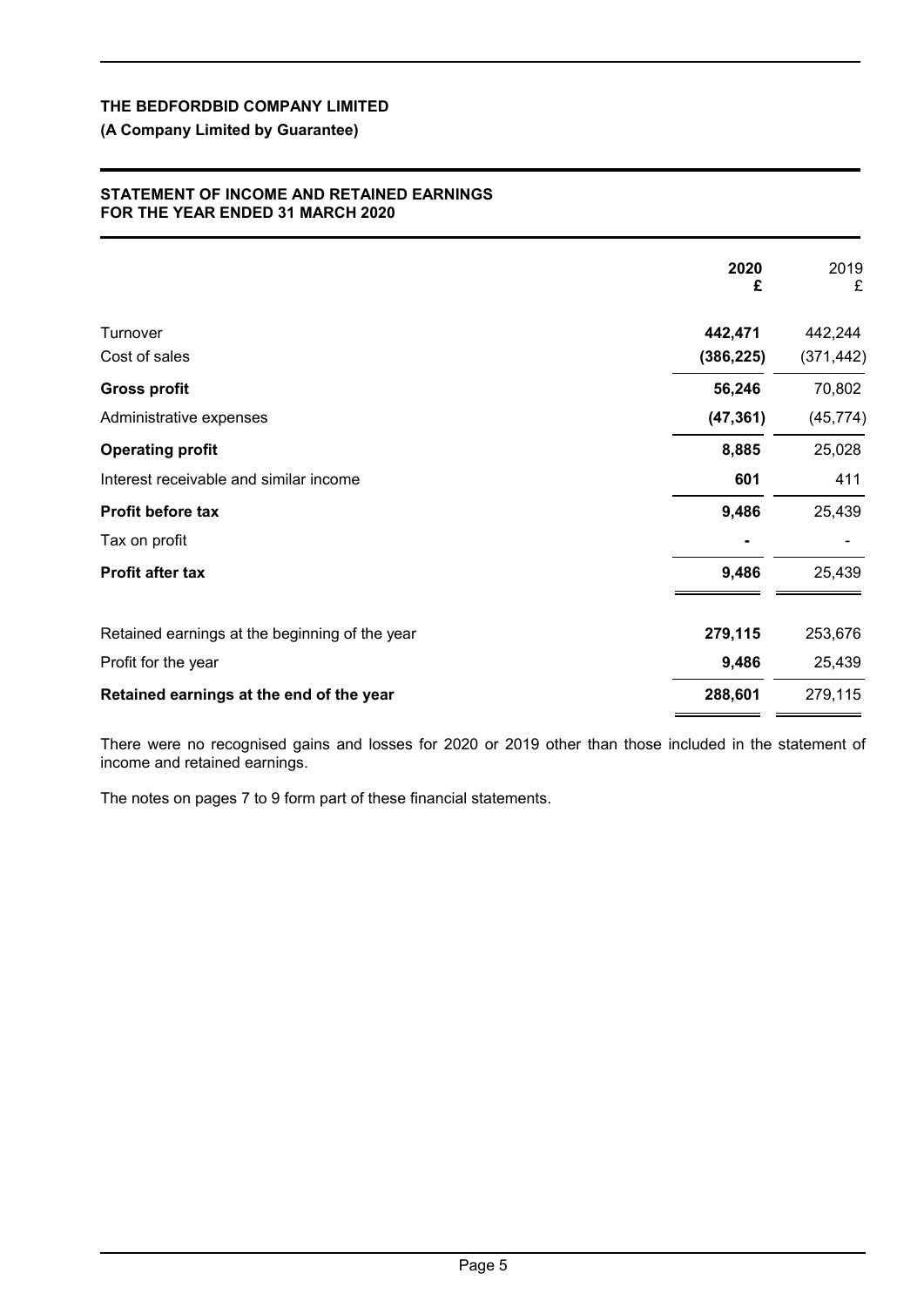#### **(A Company Limited by Guarantee) REGISTERED NUMBER:05392520**

#### **BALANCE SHEET AS AT 31 MARCH 2020**

|                                                | <b>Note</b> | 2020<br>£ | 2019<br>£ |
|------------------------------------------------|-------------|-----------|-----------|
| <b>Current assets</b>                          |             |           |           |
| <b>Debtors</b>                                 | 4           | 28,667    | 23,063    |
| Cash at bank and in hand                       | 5           | 286,042   | 305,397   |
|                                                |             | 314,709   | 328,460   |
| Creditors: amounts falling due within one year | 6           | (26, 108) | (49, 345) |
| <b>Net current assets</b>                      |             | 288,601   | 279,115   |
| <b>Total assets less current liabilities</b>   |             | 288,601   | 279,115   |
| <b>Net assets</b>                              |             | 288,601   | 279,115   |
| <b>Capital and reserves</b>                    |             |           |           |
| Profit and loss account                        |             | 288,601   | 279,115   |

The Directors consider that the Company is entitled to exemption from audit under section 477 of the Companies Act 2006 and members have not required the Company to obtain an audit for the year in question in accordance with section 476 of the Companies Act 2006.

The Directors acknowledge their responsibilities for complying with the requirements of the Companies Act 2006 with respect to accounting records and the preparation of financial statements.

The financial statements have been prepared in accordance with the provisions applicable to companies subject to the small companies regime and in accordance with the provisions of FRS 102 Section 1A - small entities.

The financial statements were approved and authorised for issue by the board and were signed on its behalf by:

**Samantha Laycock Director** 

Date: 21 January 2021

The notes on pages 7 to 9 form part of these financial statements.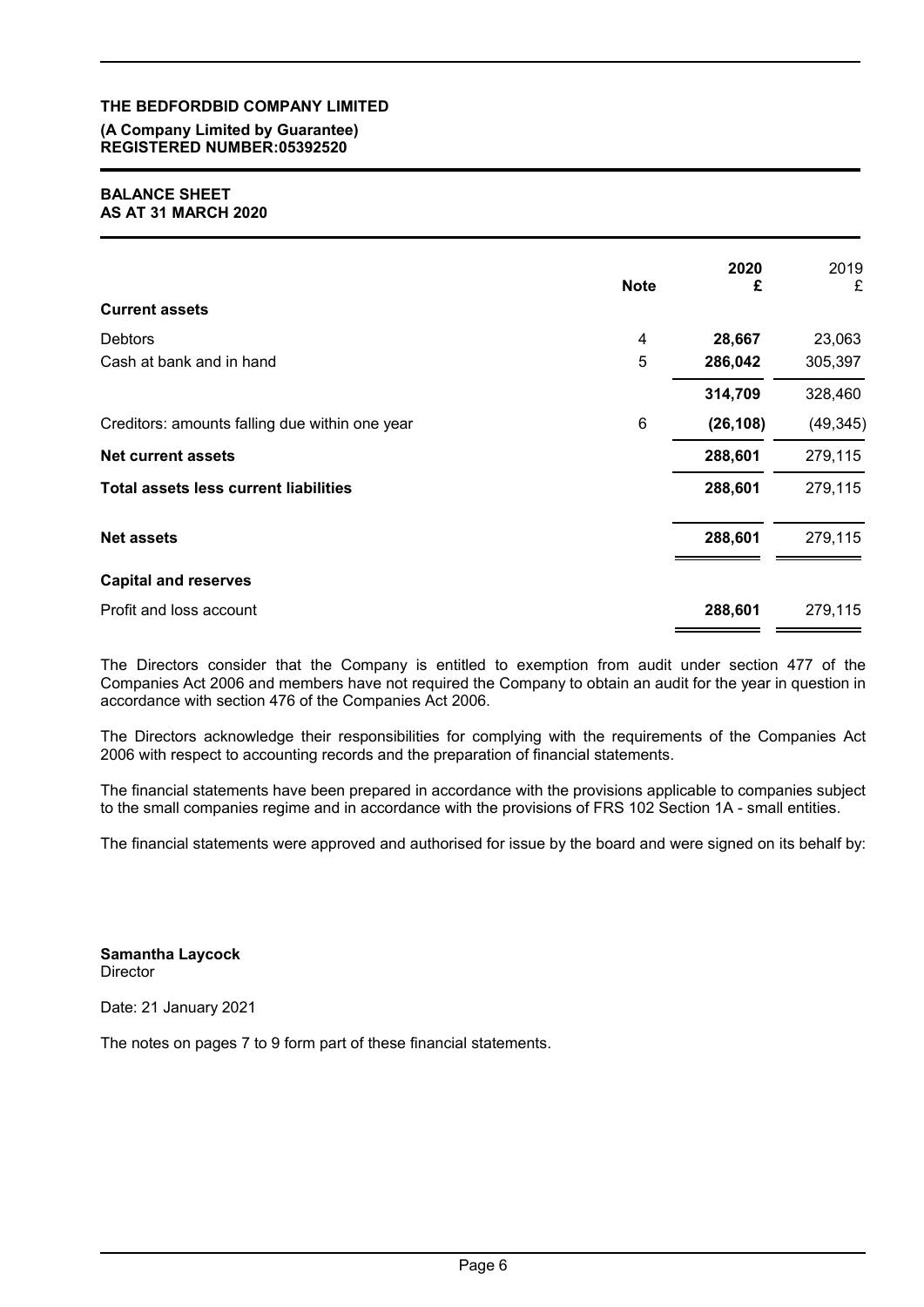### **(A Company Limited by Guarantee)**

#### **NOTES TO THE FINANCIAL STATEMENTS FOR THE YEAR ENDED 31 MARCH 2020**

### **1. General information**

The BedfordBID Company Limited is a company limited by guarantee, incorporated in England and Wales.

The registered office address and principal place of business is Suite 8 Marks Mews, 37 Castle Lane, Bedford, MK40 3NT.

### **2. Accounting policies**

### **2.1 Basis of preparation of financial statements**

The financial statements have been prepared under the historical cost convention unless otherwise specified within these accounting policies and in accordance with Section 1A of Financial Reporting Standard 102, the Financial Reporting Standard applicable in the UK and the Republic of Ireland and the Companies Act 2006.

The following principal accounting policies have been applied:

### **2.2 Turnover**

Turnover represents monies remitted (excluding Value Added Tax) by Bedford Borough Council in respect of BID levies collected and monies due from other BID activities during the year.

### **2.3 Debtors**

Short term debtors are measured at transaction price, less any impairment. Loans receivable are measured initially at fair value, net of transaction costs, and are measured subsequently at amortised cost using the effective interest method, less any impairment.

### **2.4 Cash and cash equivalents**

Cash is represented by cash in hand and deposits with financial institutions repayable without penalty on notice of not more than 24 hours. Cash equivalents are highly liquid investments that mature in no more than three months from the date of acquisition and that are readily convertible to known amounts of cash with insignificant risk of change in value.

### **2.5 Financial instruments**

The Company only enters into basic financial instrument transactions that result in the recognition of financial assets and liabilities like trade and other debtors and creditors, loans from banks and other third parties, loans to related parties and investments in ordinary shares.

Debt instruments (other than those wholly repayable or receivable within one year), including loans and other accounts receivable and payable, are initially measured at present value of the future cash flows and subsequently at amortised cost using the effective interest method. Debt instruments that are payable or receivable within one year, typically trade debtors and creditors, are measured, initially and subsequently, at the undiscounted amount of the cash or other consideration expected to be paid or received. However, if the arrangements of a short-term instrument constitute a financing transaction, like the payment of a trade debt deferred beyond normal business terms or in case of an out-right short-term loan that is not at market rate, the financial asset or liability is measured, initially at the present value of future cash flows discounted at a market rate of interest for a similar debt instrument and subsequently at amortised cost, unless it qualifies as a loan from a director in the case of a small company, or a public benefit entity concessionary loan.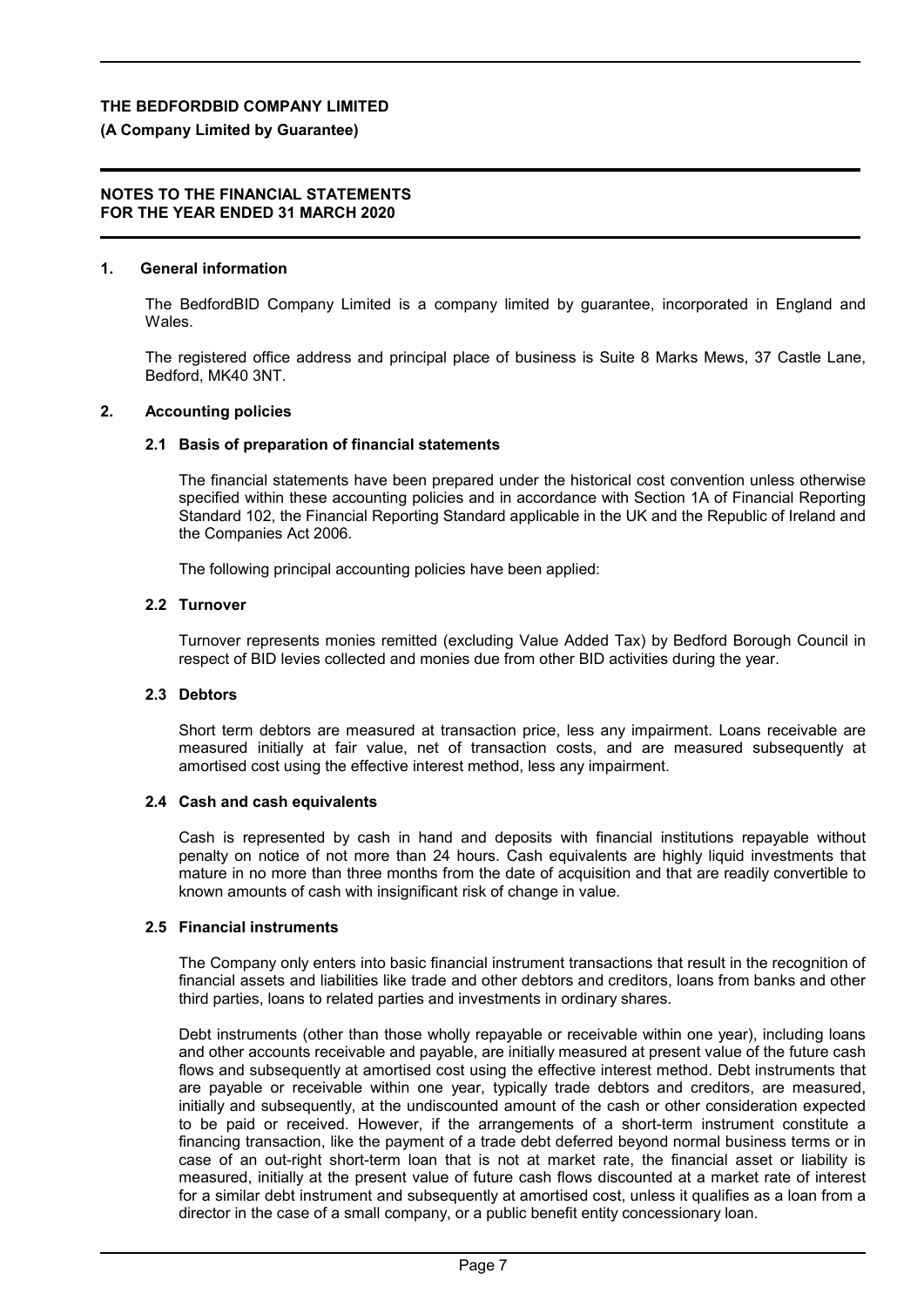### **(A Company Limited by Guarantee)**

#### **NOTES TO THE FINANCIAL STATEMENTS FOR THE YEAR ENDED 31 MARCH 2020**

### **2. Accounting policies (continued)**

### **2.5 Financial instruments (continued)**

### **2.6 Creditors**

Short term creditors are measured at the transaction price. Other financial liabilities, including bank loans, are measured initially at fair value, net of transaction costs, and are measured subsequently at amortised cost using the effective interest method.

### **2.7 Bedford Town Centre Gift Voucher scheme**

The Company operates the Bedford Town Centre Gift Voucher scheme. Income received from the issue of vouchers during the year is netted against the corresponding cost and liability recognised for the redemption of those vouchers issued in the year. The net deficit or surplus in the year is included within the cost of sales of the Company.

#### **3. Employees**

Details of directors' remuneration is shown within the related party transactions note below.

The average monthly number of employees, including directors, during the year was 19 (2019 - 12).

#### **4. Debtors**

| 2020<br>£ | 2019<br>£ |
|-----------|-----------|
| 21,961    | 17,340    |
| 4,112     | 5,723     |
| 2,594     | ۰         |
| 28,667    | 23,063    |
|           |           |

#### **5. Cash and cash equivalents**

|                          | 2020<br>c | 2019<br>£ |
|--------------------------|-----------|-----------|
| Cash at bank and in hand | 286,042   | 305,397   |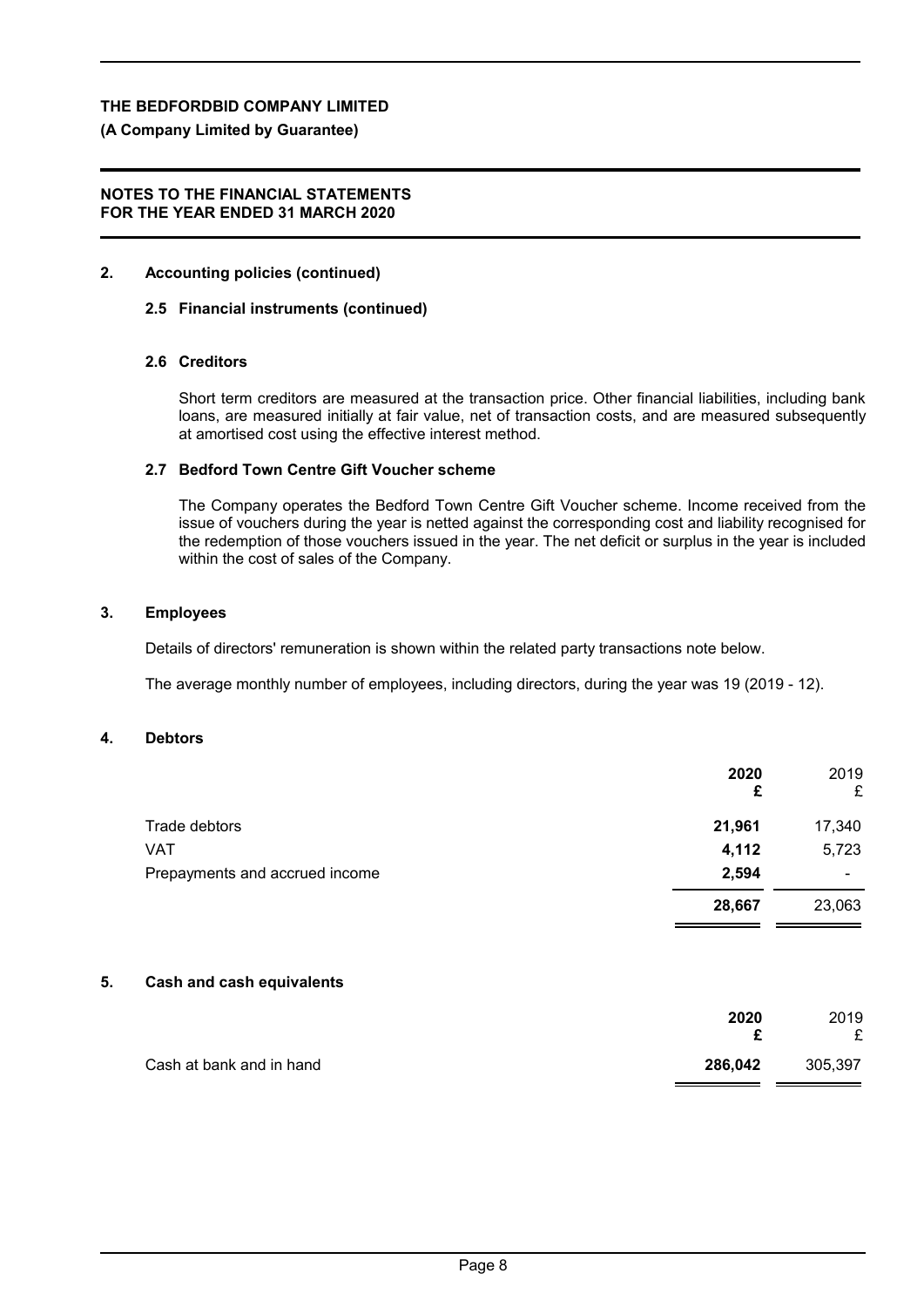**(A Company Limited by Guarantee)**

#### **NOTES TO THE FINANCIAL STATEMENTS FOR THE YEAR ENDED 31 MARCH 2020**

#### **6. Creditors: Amounts falling due within one year**

|                              | 2020<br>£ | 2019<br>£ |
|------------------------------|-----------|-----------|
| Trade creditors              | 17,378    | 15,700    |
| Other creditors              | 5,830     | 26,395    |
| Accruals and deferred income | 2,900     | 7,250     |
|                              | 26,108    | 49,345    |

#### **7. Company status**

The Company is limited by guarantee. In the event of the Company being wound up, every member of the Company undertakes to contribute such amounts as may be required (not exceeding one pound) to the assets of the Company.

#### **8. Related party transactions**

During the year administrative charges of £12,500 (2019: £12,500) were paid to the Bedford Borough Council for the collection of BID levies. In addition, £4,202 (2019: £30,912) of costs, included within cost of sales, were paid to the Bedford Borough Council relating directly to the various initiatives run by the BID.

Remuneration of £45,228 (2019: £43,431) was paid to the executive director during the year. This represents the full cost of the director to the Company.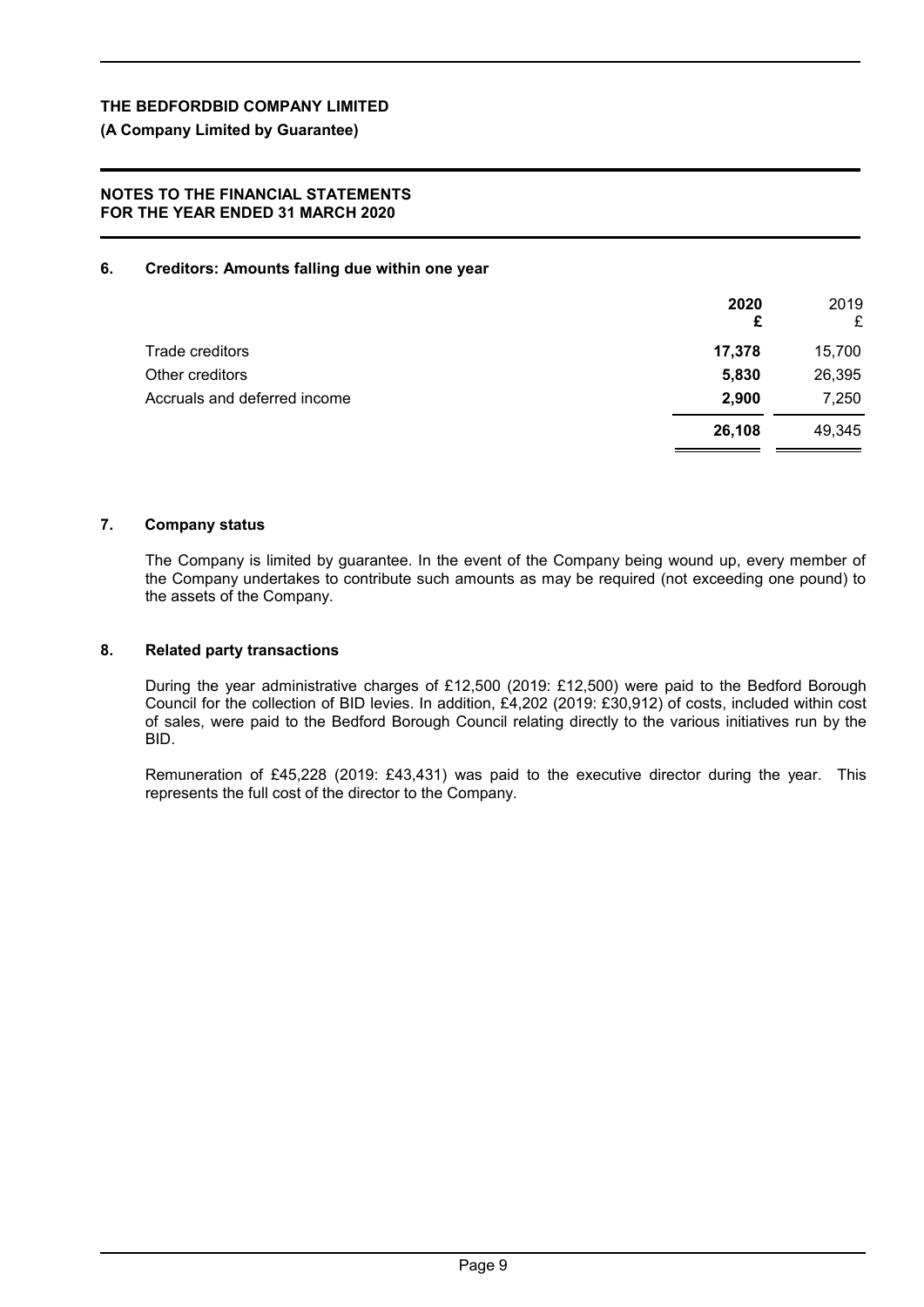## **(A Company Limited by Guarantee)**

#### **DETAILED INCOME AND EXPENDITURE ACCOUNT FOR THE YEAR ENDED 31 MARCH 2020**

|                         | 2020<br>£  | 2019<br>£  |
|-------------------------|------------|------------|
| Turnover                | 442,471    | 442,244    |
| Cost of sales           | (386, 225) | (371, 442) |
| <b>Gross profit</b>     | 56,246     | 70,802     |
| <b>Less: overheads</b>  |            |            |
| Administration expenses | (47, 361)  | (45, 774)  |
| <b>Operating profit</b> | 8,885      | 25,028     |
| Interest receivable     | 601        | 411        |
| Profit for the year     | 9,486      | 25,439     |
|                         |            |            |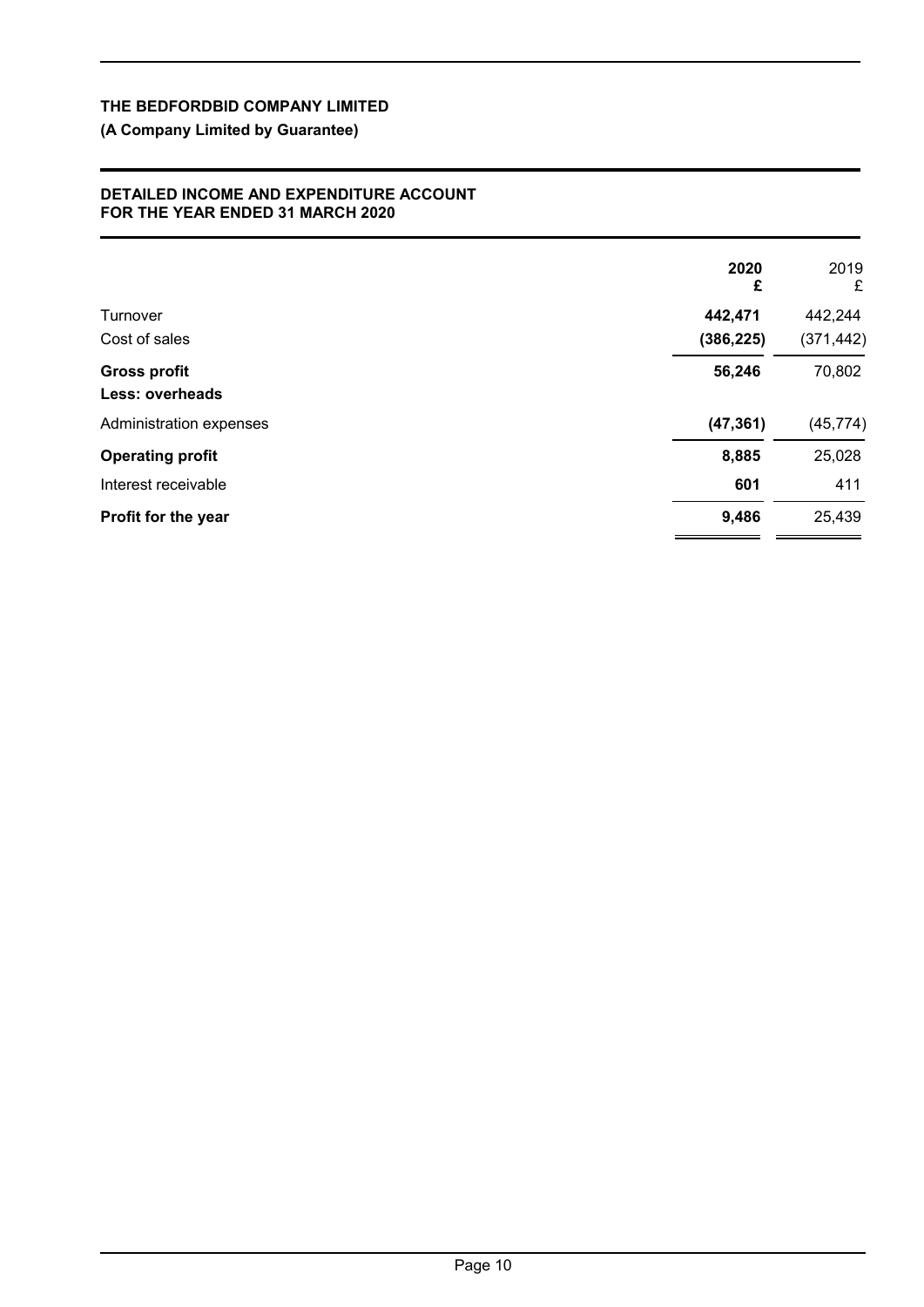#### **(A Company Limited by Guarantee)**

#### **SCHEDULE TO THE DETAILED ACCOUNTS FOR THE YEAR ENDED 31 MARCH 2020**

|                                                                   | 2020<br>£ | 2019<br>£ |
|-------------------------------------------------------------------|-----------|-----------|
| Turnover                                                          |           |           |
| <b>BID</b> income                                                 | 438,600   | 438,600   |
| Springboard income                                                | 1,600     | 1,640     |
| Utilities income                                                  | 895       | 1,410     |
| Other income                                                      | 1,376     | 594       |
|                                                                   | 442,471   | 442,244   |
|                                                                   | 2020<br>£ | 2019<br>£ |
| <b>Cost of sales</b>                                              |           |           |
| Direct wages                                                      | 65,008    | 65,279    |
| Net (surplus)/deficit of Bedford Town Centre Gift Voucher scheme* | (3,867)   | 4,438     |
| Marketing, promotions & events                                    | 207,501   | 198,867   |
| Improving the visitor experience                                  | 105,423   | 83,332    |
| Partnerships                                                      | 7,675     | 18,051    |
| Sustainability                                                    | 4,485     | 1,475     |
|                                                                   | 386,225   | 371,442   |
| *Bedford Town Centre Gift Voucher scheme                          |           |           |
|                                                                   | 2020<br>£ | 2019<br>£ |
| Voucher sales                                                     | 11,652    | 82,407    |
| Voucher costs                                                     | (7, 785)  | (86, 845) |
| Net surplus/(deficit) from administration of voucher scheme       | 3,867     | (4, 438)  |
|                                                                   |           |           |

Included within the voucher costs of £7,785 (2019: £86,845) are £1,905 (2019: £7,920) of vouchers issued free of charge for promotional purposes and a £17 (2019: £5,000) charge in respect of discounts given on bulk purchases. These costs are considered to be part of the operational costs of the scheme which aims to encourage retail trading within the BID area.